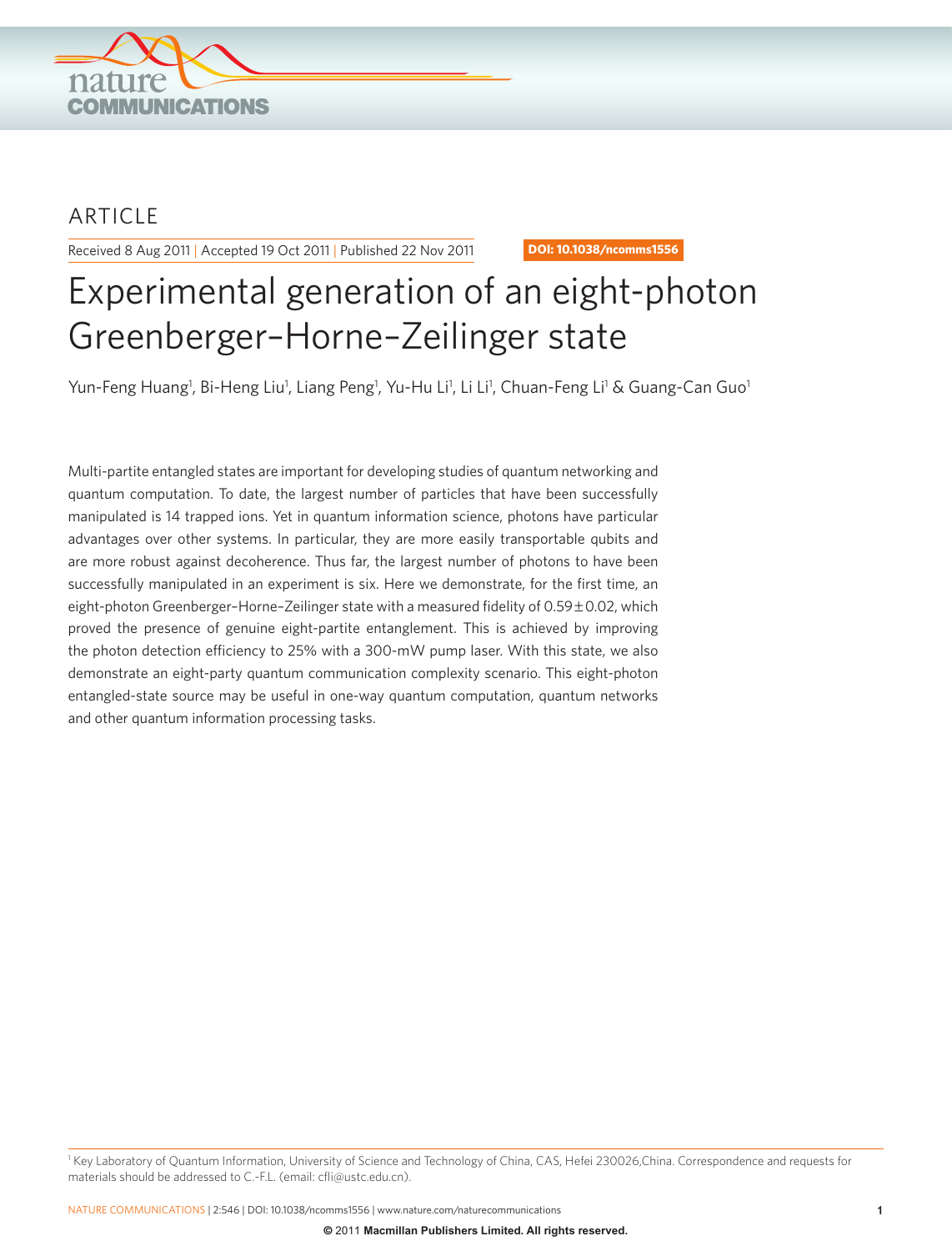The creation and coherent manipulation of multi-photon entangled states has a crucial role in photonic quantuminformation processing. In most cases, a pulse-pumped spontaneous parametric down-conversion (SPDC) process is used for the generation of multi-photon entangled states in which *n* photon pairs from the SPDC's *n*th-order emission are available. In particular, polarization-entangled Einstein–Podolsky–Rosen (EPR) pairs are often used as the basic blocks for generating multi-photon entangled states or as resources for performing quantum teleportation tasks. A number of experiments involving two photon pairs<sup>1-8</sup> and a few experiments involving five photons (two photon pairs plus one single photon)<sup>9</sup> or three photon pairs<sup>10-13</sup> have been carried out to demonstrate various protocols in quantum communication and linear optical quantum computing. Typical systems for two-photon-pair experiments use a frequency-doubled Ti:sapphire mode-locked laser as a pump, with a repetition rate of ~80MHz, a pulse duration of  $\sim$ 150 fs, and an operating wavelength of  $\sim$ 400 nm. The improvement in moving from two-photon-pair to three-photon-pair experiments depends on the pump power being increased from 600mW to 1W through the use of a high-power continuous-wave laser to pump the mode-locked laser<sup>[14](#page-4-3)</sup>. However, the sixfold coincidence count rates under this pump power are still low, and it is difficult to increase the pump power further in order to manipulate more photon pairs.

In fact, other methods have been developed in recent years that are capable of generating more photon pairs under moderate pump power, such as sources obtained using spontaneous processes in waveguide structures<sup>15</sup> or photonic crystal fibres<sup>16,17</sup>. More recently, an ultraviolet enhancement cavity suitable for multi-photon experiments was implemented by Roland Krischek *et al.*[18](#page-4-6) This system can provide greater than 7W ultraviolet pump power for SPDC processes, which also makes the generation of more photon pairs possible. However, because of the nature of spontaneous processes, the probability  $\mu$  of generating one photon pair per pump pulse should normally be restricted to less than 0.1 such that the noise from higher order photon-pair emission can be neglected. For an experiment involving *n* photon pairs from a spontaneous process, the 2*n*-fold coincidence counting rate can be roughly estimated as  $C_{2n} = f\mu^n \eta^{2n}$ , where *f* is the pump laser repetition rate and  $\eta$  is the total detection efficiency, which is the product of all efficiencies between the source and detector. Thus, under the limit of  $\mu \leq 0.1$ , a key parameter for a good multi-photon source is the value of  $\eta$ , which significantly affects  $C_{2n}$ , especially for large *n*.

In this study, for the first time, we demonstrate an experiment involving genuine eight-photon entanglement, which is achieved by improving  $\eta$  to 0.25 and setting  $\mu$  to be 0.046. With this source, we demonstrate an eight-party quantum communication complexity scenario using an eight-photon Greenberger–Horne–Zeilinger (GHZ) state with a fidelity of *F*=0.59±0.02. Our experimental result has a success probability largely exceeding the classical limit of 56.25%, which shows that the eight-photon entangled state we prepared violates the Mermin inequality<sup>[19](#page-4-7)</sup>.

### **Results**

**Theoretical schemes**. Communication complexity problems (CCPs)[20](#page-4-8) describe the communication cost incurred in performing distributed computation tasks among a number of separated parties, with each party holding his or her own input data at the beginning. As the quantum mechanical counterpart of CCPs, quantum communication complexity problems (QCCPs) involve the same problems, but the different parties communicate by sending quantum bits instead of classical bits $21$  (or by sending classical bits through previously shared entanglements<sup>22</sup>). It has been shown<sup>[23,24](#page-4-11)</sup> that QCCPs can have quadratic or even exponential superiority over classical communication complexity in some cases. It has also been proven that a violation of Bell inequalities is the necessary and sufficient condition for QCCPs to outperform classical CCPs[25](#page-4-12) .

The special quantum communication complexity scenario (QCCS) that we demonstrate in our experiment is an eight-party version of Buhrman's model<sup>[26](#page-4-13)</sup>. Suppose that there are eight parties  $A1, A2,...,A8$  receiving data  $X_1, X_2,...,X_s$ , respectively, where *X*<sub>i</sub>∈ *U*∈ {0, 1}<sup>2</sup>, *i* = 1, 2,...,8, and

$$
\sum_{i=1}^{8} X_i \mod 2 = 0. \tag{1}
$$

The common objective of each party is to obtain the correct value of the Boolean function

$$
F(X_1, ..., X_8) = \frac{1}{2} \left[ \sum_{i=1}^{8} X_i \mod 4 \right].
$$
 (2)

 $X_1, \ldots, X_8$  can each be written in binary notation as  $x1_1x1_0, \ldots$ ,  $x8_1x8_0$ . Under the conditions of equation (1), for any input  $X_1, \ldots, X_8$ , the value distributions of  $x1_0$ , ...,  $x8_0$  should be one of 128 possible combinations, which can be divided into five groups, namely,  $0^8$ ,  $0<sup>6</sup>1<sup>2</sup>$ ,  $0<sup>4</sup>1<sup>4</sup>$ ,  $0<sup>2</sup>1<sup>6</sup>$  and  $1<sup>8</sup>$ . Here  $0<sup>i</sup>1<sup>j</sup>$  stands for a combination that has *i* bits of 0 and *j* bits of 1, regardless of the order in which they appear. The Boolean function *F* can be rewritten as

$$
F = x1_1 \oplus x2_1 \oplus x3_1 \oplus x4_1 \oplus x5_1 \oplus
$$
  
\n
$$
x6_1 \oplus x7_1 \oplus x8_1 \oplus F_0
$$
\n(3)

where

$$
F_0 = \frac{1}{2} [(x1_0 + x2_0 + x3_0 + x4_0 + x5_0 + x6_0 + x7_0 + x8_0) \text{mod } 4].
$$
 (4)

That is,  $F_0 = 0$  for the groups  $0^8$ ,  $0^41^4$  and  $1^8$ , whereas  $F_0 = 1$  for  $0^61^2$ and  $0<sup>2</sup>1<sup>6</sup>$ .

In the classical situation, the maximum success probability for this scenario is

$$
P_C^{\max} = \frac{1}{2} \left( 1 + \frac{1}{\sqrt{2^{N-2}}} \right),
$$

where *N* is the number of parties. In our case, *N*=8 so that  $P_C^{\text{max}} = 56.25\%$ . Using quantum protocols, the eight parties  $X_1 - X_8$ that share a prior eight-qubit GHZ state can have a success probability of  $P_Q^{\text{max}} = 1$ . The protocol is shown below.

The eight-qubit GHZ state is

$$
\left|GHZ^8\right> = \frac{1}{\sqrt{2}}\left(|0\rangle^{\otimes 8} + |1\rangle^{\otimes 8}\right) \tag{5}
$$

Each party holds a qubit of  $|GHZ^8\rangle$  and applies rotations  $R(x)$ or  $R(y)$  to the qubit according to the value (that is, 0 or 1) of its own classical bit  $xi_0$ ,  $i \in 1, 2...8$ , where

$$
R(x) = \frac{1}{\sqrt{2}} \begin{pmatrix} 1 & 1 \\ 1 & -1 \end{pmatrix}, R(y) = \frac{1}{\sqrt{2}} \begin{pmatrix} 1 & i \\ i & 1 \end{pmatrix}
$$
 (6)

Next, the party measures its qubit in the 0/1 basis and obtains the result *yi*∈ {0, 1}. After that, each party *X<sub>i</sub>* broadcasts a bit  $xi_1 \oplus yi$  and can derive the correct value of *F* as

$$
F = x1_1 \oplus y1 \oplus x2_1 \oplus y2 \oplus x3_1 \oplus y3 \oplus
$$
  
\n
$$
x4_1 \oplus y4 \oplus x5_1 \oplus y5 \oplus x6_1 \oplus y6 \oplus
$$
  
\n
$$
x7_1 \oplus y7 \oplus x8_1 \oplus y8
$$
\n(7)

with a success probability of 100%.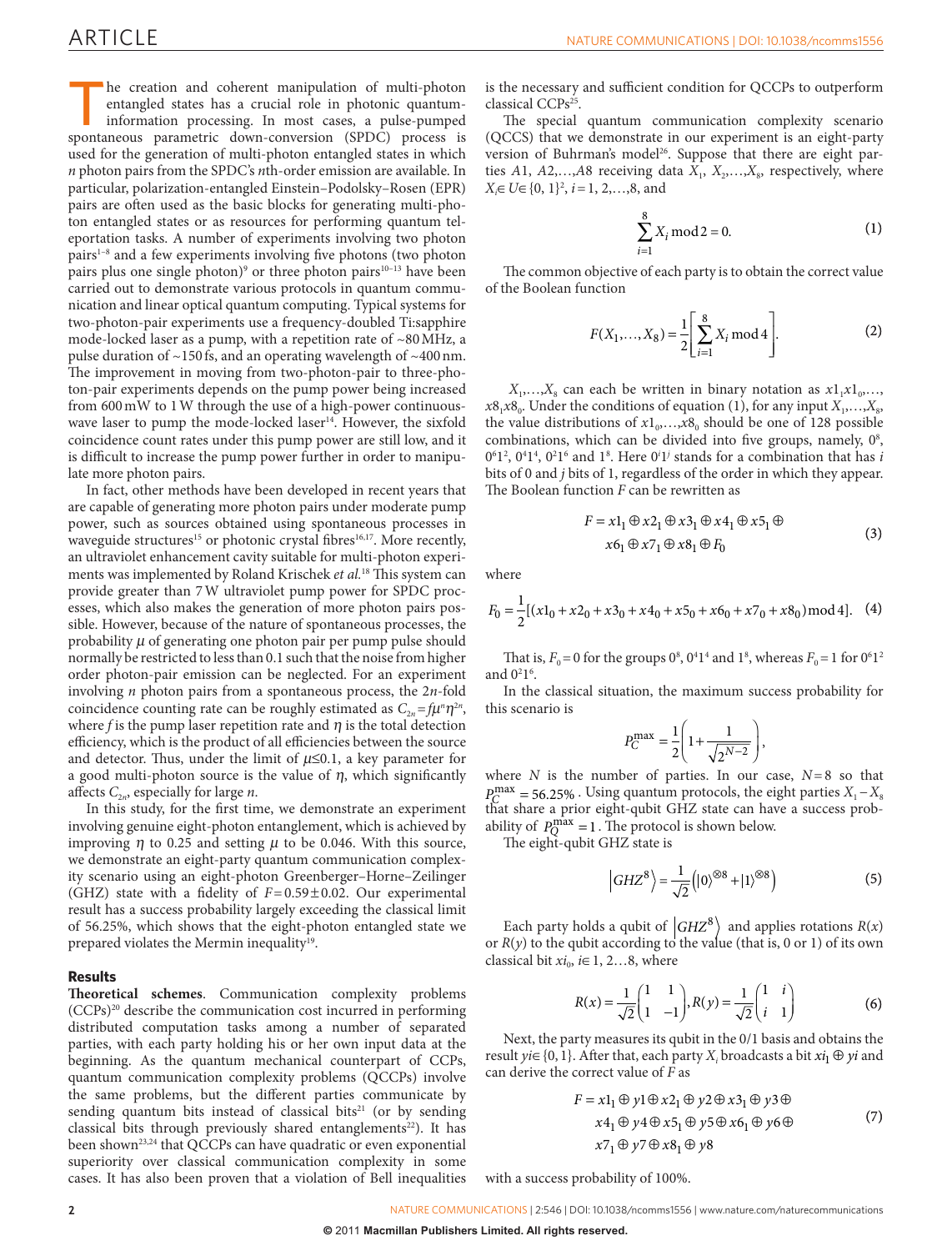**Experimental realization of eight-photon GHZ state and QCCS**. We now proceed with the experimental description of how to generate the eight-photon GHZ state and demonstrate the QCCS scheme. Four specially designed ultrabright 'beam-like' EPR sources  $(S1$  to  $S4)^{27}$  were used in the experiment to provide polarizationentangled EPR photon pairs. The experimental set-up is illustrated in [Figure 1.](#page-2-0) A pulsed ultraviolet laser beam was split into two beams by a 50/50 nonpolarizing beam-splitter, and each beam was subsequently passed through two pairs of β-barium borate (BBO) crystals serving as the pump. Finally, 4 EPR pairs were generated in 8 different spatial modes, numbered from 1 to 8. The reason for using two pump beams, each generating two EPR pairs, instead of using one pump beam generating four EPR pairs, was to reduce the number of lenses that the pump beam passed through before pumping the latter two EPR sources (S3 and S4). Passing through too many lenses would lead to a large decrease in the down-converted photon detection efficiency, for example, a decrease from 0.23 to 0.21. Furthermore, all of the lenses were optimized according to their focal lengths to obtain the highest collection efficiency  $\eta$  and a moderate production efficiency  $\mu$ . The focal lengths of L1, L2, L3 and L4 were 150mm, 85mm, 150mm, and 85mm, respectively, and the distances between S1 and S2 and between S3 and S4 were both 300mm.

To achieve the best stability of the system, eight polarizationpreserving single-mode fibres were placed as close as possible to the BBO crystals to collect the down-converted photons in the eight spatial modes. In addition, we also constructed a new type of frequency doubler to improve the total detection efficiency  $\eta$ (Methods), which significantly increases the eight-photon coincidence rate without increasing the generation probability  $\mu$ , thus keeping the noise of higher order photon-pair-emission from increasing. With these techniques and using only 300mW pump power for each 'beam-like' EPR source, we observed ~22 $\times10^4$  s $^{-1}$ photon pairs from each EPR source.

The photon pairs were prepared according to the Bell state  $\Phi^+\Big\} = \frac{1}{\sqrt{2}}(|HH\rangle +$  $\frac{1}{2}(|HH\rangle + |VV\rangle)$ , where *H* and *V* denote horizontal and vertical polarization, respectively. The visibility with respect to the  $H/V$  (+/<sup>-</sup>) basis under 300 mW pump power was measured to be 96% (93%) where  $|\pm\rangle = \frac{1}{\sqrt{2}}(|H\rangle \pm |V\rangle)$ . The outputs of these fibres were directed to polarization beam-splitters (PBS) to perform postselected fusion operations<sup>28</sup> between modes 1 and 3 (PBS1), and 6 and 7 (PBS2) or polarization-projection measurements for modes 1, 4, 5 and 8. Next, the transmitted modes of mode 3 and 7 after PBS1 and PBS2 were directed to PBS3 for another fusion operation. An eight-photon GHZ state was prepared by postselecting one and only one photon in each of the eight modes labelled 1′, 2′, 3′, 4′, 5′, 6′, 7′ and 8′. Next, in each mode, a quarter wave-plate (QWP) and halfwave-plate (HWP) were used to perform the  $R(x)$  or  $R(y)$  rotations (depending on the value of  $xi_0$ ), and a PBS was placed after the HWP to derive the  $H/V$  basis measurement, where a result of  $|H\rangle$  denotes 0 and a result of  $|V\rangle$  denotes 1. Finally, the photons were spectrally filtered ( $\Delta\lambda$ <sub>*FWHM</sub>* = 3 nm) for good temporal indistinguishability and</sub> detected by space-coupled single-photon detectors for better collection efficiency. Note that the spatial modes were filtered by previous single mode fibres. Two single-photon detectors were employed for each photon, with one to detect *H* polarization and the other to detect *V* polarization. A homemade, programmable, 16-channel coincidence unit was used to simultaneously register all possible coincidences among the 16 single-photon detectors.

Because of the long data collection period in our experiment (~60h for one measurement basis) and strong focus of the ultraviolet laser beam on down-conversion BBO crystals, we also proposed an anti-burning method to avoid damage to the BBO crystals caused by the laser beam. For this method, each EPR pair source was



<span id="page-2-0"></span>**Figure 1 | Experimental set-up for generating the eight-photon GHZ state and demonstrating eight-party QCCS.** A light pulse from a mode-locked Ti-sapphire laser with a duration of 140fs, a repetition rate of 76 MHz, and a central wavelength of 780nm first passes through a frequency doubler. The ultraviolet pulse with a power of 600mW from the doubler is split into two beams by a balanced beam-splitter and is focused onto four pairs of BBO crystals to provide four EPR photon pairs. A collaborating and focusing system composed of four lenses is used to place beam waists of ~90um exactly at the four EPR pair sources (S1–S4, containing a pair of beam-liketype cutting BBO crystals) to achieve high brightness. Down-converted photons are coupled into single-mode fibres at a distance of 25cm from the EPR pair source. A polarization control system composed of two HWPs and one tiltable QWP is used for each single-mode fibre to correct the polarization variation caused by the fibre. A lens with a focusing length of 75mm is placed before each single-photon detector to couple the output of single photons from the fibres. Each photon is measured with a polarization analysing detector (PAD), which is composed of a HWP, a QWP, an interference filter with a FWHM of 3nm, a PBS, and two singlephoton detectors. All 16 single-photon detectors had quantum efficiencies higher than 65% at 780 nm. The inset shows the set-up of the frequency doubler. In the frequency doubler, the 780-nm laser beam from the Ti: Sapphire laser was focused onto a 8mm×8mm×1.5mm BiB3O6 (BIBO) crystal with a *f*=125mm lens. A high-performance short-pass filter was placed after the BIBO to clean up the residual red light from the outputted 390nm laser beam. Finally, a *f*=50mm lens was used to collimate the 390nm laser beam.

mounted on a translation stage that moved up and down repeatedly in a small region to reduce heating due to the strongly focused ultraviolet pulses. This anti-burning system provided good stability to the pump power after it passed through the BBO crystals. Using this method, the stable time of the pump power (defined as the variation of pump power being less than  $\pm 2\%$ ) greatly increased from less than 2h to months. It is also worth noting that in our experiment, the interference of two independent photons occurred between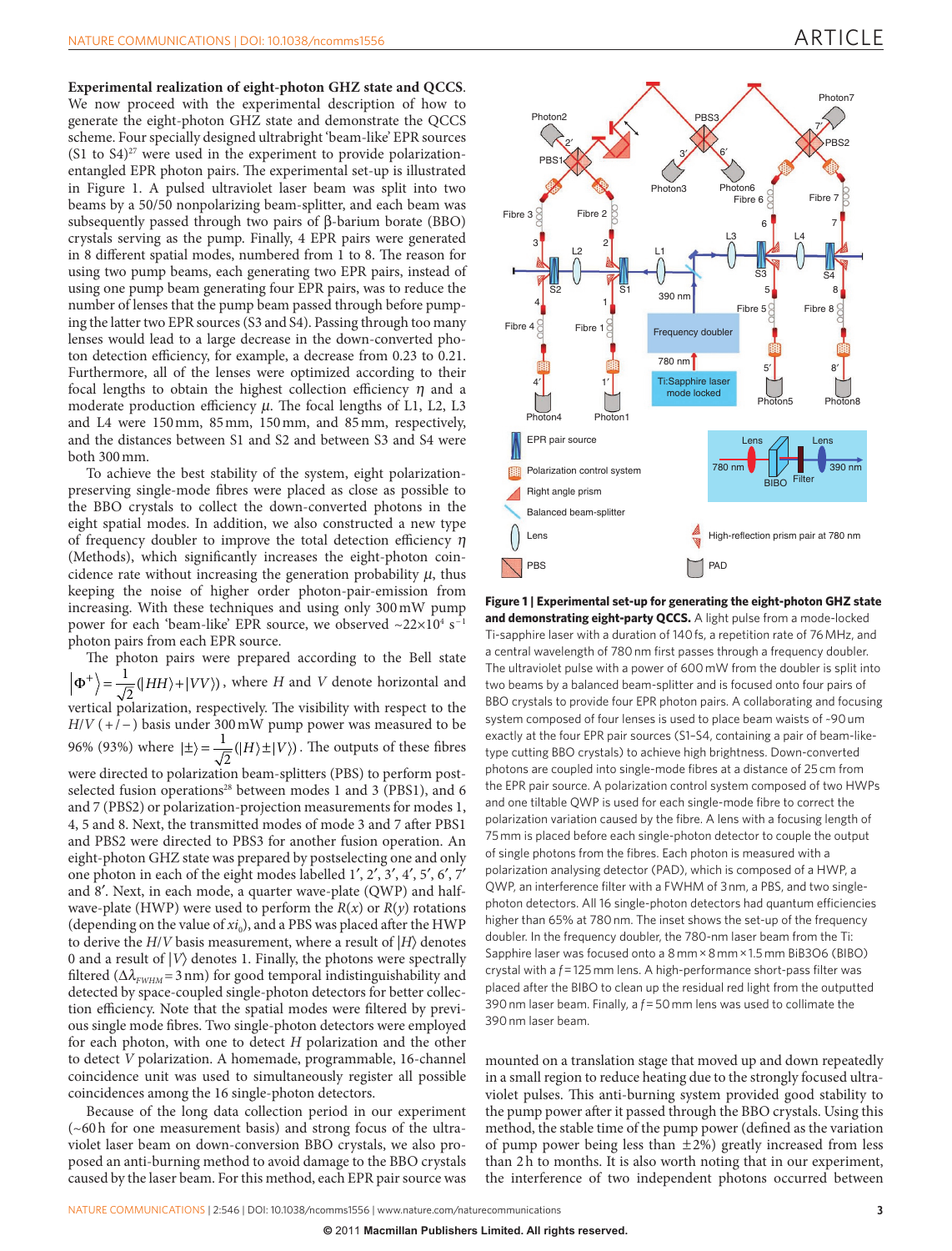

<span id="page-3-0"></span>**Figure 2 | Entanglement witness measurement results of eight-photon GHZ state.** (**a**) Eightfold coincidence counts measured in *H*/*V* basis over 64h. The sum of all 256 columns was 219, while the sum of the two desired columns *HHHHHHHH* and *VVVVVVVV* was 165. (**b**) Measured expectation values of  $M_k$ ,  $k = 1,...,8$ . The data collection time of eight-photon coincidence counts for each  $M_k$  was ~48 h. The sum of all 256 kinds of eight-photon coincidence counts for each  $M_k$  was ~195. The error bars correspond to the counting statistics.

the outputs of two single-mode fibres mounted on stable translational stages. This adaptation greatly improved the stability of our interferometer. Under 300mW pump power for each SPDC source, the average visibility of Hong–Ou–Mandel (HOM) interferences between independent photons overlapped on PBS1, PBS2 and PBS3 was observed to be ~73%.

We can verify genuine eight-photon entanglement of our prepared eight-photon GHZ state using the witness<sup>[29](#page-4-16)</sup>

$$
W_G = \frac{I}{2} - |GHZ^8\rangle \langle GHZ^8|
$$
  
=  $\frac{I}{2} - \frac{1}{2}A_8 - \frac{1}{16}\sum_{k=1}^{8} (-1)^k M_k$  (8)

where

$$
A_8 = |H\rangle^{\otimes 8} \langle H|^{\otimes 8} + |V\rangle^{\otimes 8} \langle V|^{\otimes 8},\tag{9}
$$

and

$$
M_k = \left[\cos\left(\frac{k\pi}{8}\right)\sigma_x + \sin\left(\frac{k\pi}{8}\right)\sigma_y\right]^{\otimes 8}, k = 1, \dots, 8. \tag{10}
$$



<span id="page-3-1"></span>**Figure 3 | Experimental QCCS success probabilities for five cases.** Cases 1 to 5 denote groups  $0^8$ ,  $0^6$ 1<sup>2</sup>,  $0^4$ 1<sup>4</sup>,  $0^2$ 1<sup>6</sup> and 1<sup>8</sup>, respectively. The solid red line shows the classical limit of 56.25%. The error bars correspond to the counting statistics.

The state fidelity can then be directly calculated as

$$
F_{G_8} = Tr \left( |GHZ^8\rangle \langle GHZ^8|\rho \right)
$$
  
=  $\frac{1}{2} - Tr(W_{G}\rho)$  (11)

[Figure 2a](#page-3-0) shows the eightfold coincidence counts of our prepared eight-photon GHZ state measured in *H*/*V* basis. Approximately 80 eight-photon events were observed in 64h for the two desired columns of *HHHHHHHH* and *VVVVVVVV*, while undesired events in the other 254 columns clearly showed effects from the higher order photon-pair emissions in our experiments. The effect from PBS imperfections was small, because every PBS in our system had an extinction ratio of more than 300:1 for both output ports. From [Figure 2a,](#page-3-0) the value of observable  $|H\rangle^{\otimes 8} \langle H|^{ \otimes 8} + |V\rangle^{\otimes 8} \langle V|^{ \otimes 8}$  was calculated to be 0.75±0.03. [Figure 2b](#page-3-0) illustrates the expectation values of  $M_k$ ,  $k=1,...,8$ . Each expectation value was derived from a complete set of eight-photon coincidence counts (256 kinds) obtained *p*

by measuring each photon on the basis of  $\frac{1}{4}$  $\frac{1}{2}(|H\rangle \pm e^{i\frac{k\pi}{8}}|V\rangle)$ ± . We obtained an averaged expectation value of (−1)*<sup>k</sup> Mk* of  $\tilde{M} = \frac{1}{8} \sum_{k=1}^{8} (-1)^k \langle M_k \rangle = 0.43 \pm 0.02$  from [Figure 2b](#page-3-0). Therefore, we can evaluate the expectation value of  $W_G$  as  $\langle W_G \rangle = -0.09 \pm 0.02$ , which clearly shows the presence of genuine eight-photon entanglement. Therefore, the fidelity of our prepared GHZ state was  $F_{\text{Gg}} = 0.59 \pm 0.02$  according to equation (11).<br>To demonstrate the eight-party QCCS, there were 128 kinds

of possible inputs of  $X_1, \ldots, X_s$ , and eight communication parties were expected to perform different local rotations on their qubits for different inputs. Measuring all 128 possible cases was difficult, because of the long data-collection period of ~50h for each case. The 128 possible cases were thus divided into five groups denoted  $0^8$ ,  $0^61^2$ ,  $0^41^4$ ,  $0^21^6$  and  $1^8$ , as mentioned above. Therefore, in our experiment, we only studied one case in each group (that is, 00000000, 11000000, 11110000, 11111100, and 11111111). Because of the symmetry of our state-generation setup, it is reasonable to assume that exchanging the places of 1 and 0 among the eight parties would yield no differences in the experimental results. [Figure 3](#page-3-1) shows the measured success and fail probabilities of the five cases. In each group, the success probability  $P_s$  largely exceeded the classi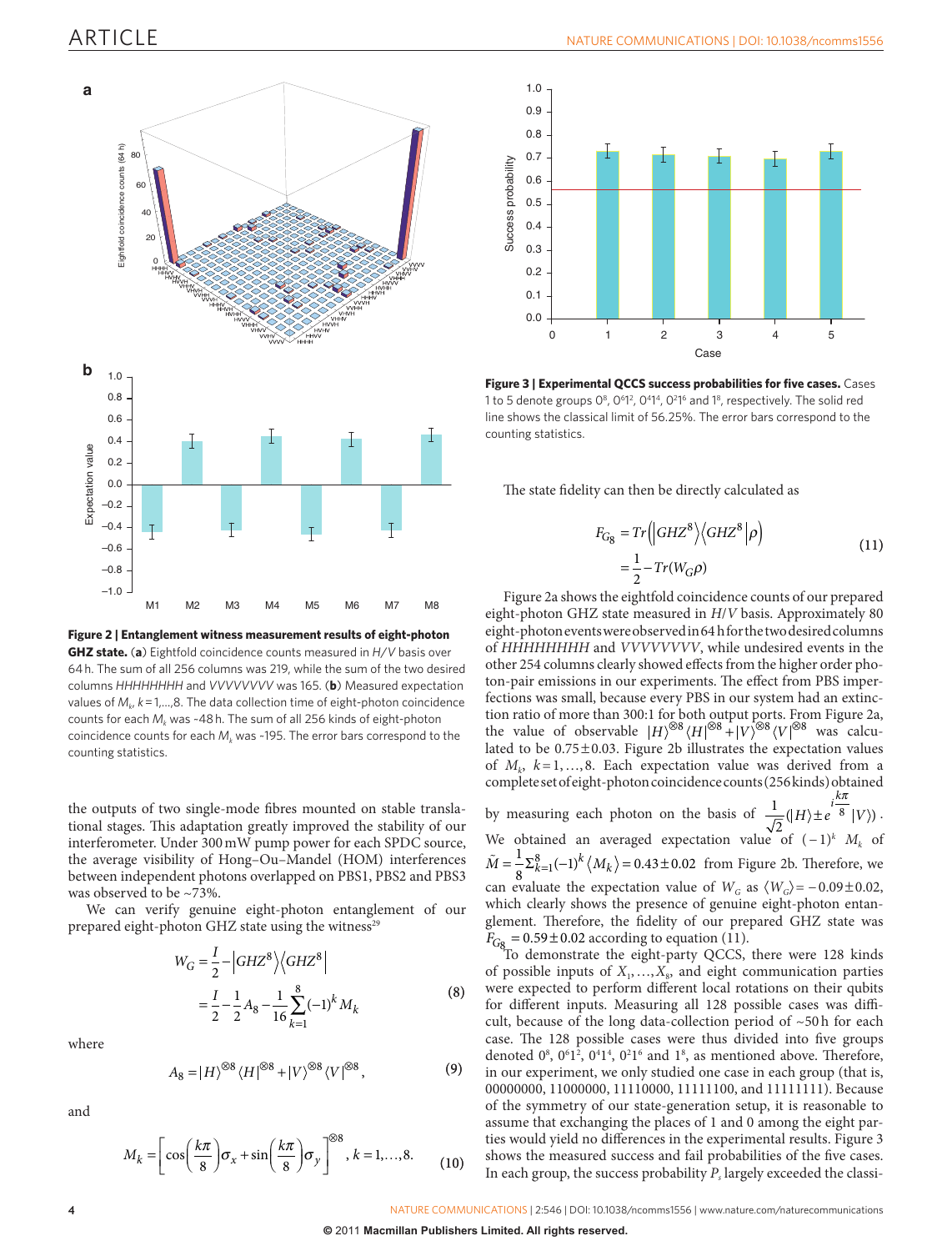cal limit of 56.25%. In addition, the average success probability *Pa* was 71.7±1.4%. In other words, the eight-photon state we prepared cannot be described by local realistic theory.

## **Discussion**

The imperfections in our experiment had two main causes. One cause involved the distinguishability between two independent photons and an imperfect EPR source, which were characterized by the HOM interference visibility  $V_{\text{HOM}}$  of independent photons and the entanglement visibility  $V_{\text{Ent}}$  of the EPR source measured under low pump power. In our experiment,  $V_{\rm HOM}$  and  $V_{\rm Ent}$  were ~82% and 97%, respectively. The other important factor was the higher order photon-pair emissions due to the nature of SPDC processes. The effect of this factor can be directly observed from the 256 measured eight-photon counts in the *H*/*V* basis.

In summary, we have presented a novel source that can provide four independent EPR photon pairs for multi-photon experiments using only 300mW pump power for each SPDC source. The experimental setup of this source is rather simple, stable and easy to manipulate. Using four EPR photon pairs and three fusion operations, we successfully generated an eight-photon GHZ state with verified genuine eight-photon entanglement. With this GHZ state, we demonstrated an eight-party quantum communication complexity scenario in an experiment, with the result exceeding the classical limit of the eight-party communication complexity scenario. A number of further applications can be imagined with our eight-photon entanglement source; for instance, the demonstration of various protocols in multiparty quantum networking<sup>12,30</sup>, losstolerant one-way quantum computing using cluster states<sup>31</sup>, highresolution quantum optical metrology with multiphoton states<sup>32</sup>, and tests of Bell's theorem without inequalities and alignments<sup>33</sup>. In recent years, the planar integrated optics approach of optical quantum circuits has shown tremendous potential for future optical quantum information processing, such as Shor's algorithm being demonstrated on a chip with four single photons<sup>34</sup>. The integrated optics approach has the advantages of perfect spatial overlap and a compact and stable set-up compared with traditional table-optics systems. Therefore, the possible combination of our high-brightness, high-collection-efficiency SPDC source and planar integrated optics might bring further advancement to optical quantum information technology in the future.

#### **Methods**

**Frequency doubler for high photon-collection efficiency**. The collection efficiency of the photon pairs from the SPDC source was an important factor in reducing the data collection time in our eight-photon experiment. On the basis of our previous beamlike EPR source<sup>[27](#page-4-14)</sup>, we created a new type of frequency doubler that remarkably improved the photon-pair collection efficiency. The experimental set-up of our frequency doubler is shown in the inset of [Figure 1.](#page-2-0) In our frequency doubler, we used a  $BiB_3O_6$  (BIBO) crystal instead of a  $LiB_3O_5$  (LBO) or BBO crystal, and the BIBO crystal was cut at  $\theta$  = 149.5° and  $\phi$  = 90° to perform a type I second-harmonic generation (SHG) process. We found that the spectral bandwidth of the output ultraviolet beam from our frequency doubler was narrower than other frequency doublers that use LBO or BBO crystals. In our case, the spectral bandwidth of the 390nm laser beam was 0.9nm (full width of half-maximum (FWHM)). Such a narrow bandwidth of pump significantly improves the downconverted photon-pair collection efficiency. We also found that to achieve the best collection efficiency of photon pairs, the value of the BIBO's phase-matching angle θ should be slightly different from the value of the highest SHG output power. Another improvement of the collection efficiency was achieved by ensuring that the focusing in the frequency doubler was not too strong. We chose a focal length of 125mm for the focusing lens before the BIBO crystal to obtain the best collection efficiency while maintaining enough SHG output power.

With the above-mentioned techniques and other arrangements for improving photon detection efficiency described in the main text, such as splitting the 390-nm pump beam into two beams and choosing optimized focal lengths for pump-beam focusing, we improved the average total detection efficiency  $\eta$  from the original value of 0.125 to 0.250. This result increased the eight-photon coincidence counting rate by over 200 times under the same generation probability  $\mu$ , thereby making the eight-photon entanglement experiment feasible.

It is important to note that because of the narrower spectral bandwidth of the 390-nm laser beam, the visibility of HOM interference between independent photons in our system decreased. In fact, when using the low power of a 390-nm laser beam (~50mW) to remove the emission background of the higher order photon pairs, we observed an average HOM interference visibility of ~83% and ~90% when BIBO and BBO crystals were used in the frequency doubler, respectively.

#### **References**

- <span id="page-4-0"></span>1. Bouwmeester, D., Pan, J.- W., Daniell, M., Weinfurter, H. & Zeilinger, A. Observation of three-photon Greenberger—Horne—Zeilinger entanglement. *Phys. Rev. Lett.* **82,** 1345–1349 (1999).
- 2. Walther, P. *et al.* Experimental one-way quantum computing. *Nature* **434,** 169–176 (2005).
- 3. Lanyon, B. P. *et al.* Experimental demonstration of Shor's algorithm with quantum entanglement. *Phys. Rev. Lett.* **99,** 250505 (2007).
- 4. Wieczorek, W. *et al.* Experimental observation of an entire family of fourphoton entangled states. *Phys. Rev. Lett.* **101,** 010503 (2008).
- 5. Xu, J.- S., Li, C.- F. & Guo, G.- C. Generation of a high-visibility four-photon entangled state and realization of a four-party quantum communication complexity scenario. *Phys. Rev. A* **74,** 052311 (2006).
- 6. Pan, J.- W., Daniell, M., Gasparoni, S., Weihs, G. & Zeilinger, A. Experimental demonstration of four-photon entanglement and high-fidelity teleportation. *Phys. Rev. Lett.* **86,** 4435 (2001).
- 7. Eibl, M. *et al.* Experimental observation of four-photon entanglement from parametric down-conversion. *Phys. Rev. Lett.* **90,** 200403 (2003).
- 8. Kiesel, N. *et al.* Experimental analysis of a four-qubit photon cluster state. *Phys. Rev. Lett.* **95,** 210502 (2005).
- <span id="page-4-1"></span>9. Gao, W.- B. *et al.* Experimental demonstration of a hyper-entangled ten-qubit Schrödinger cat state. *Nature Phys.* **6,** 331–335 (2010).
- <span id="page-4-2"></span>10. Lu, C.- Y. *et al.* Experimental entanglement of six photons in graph states. *Nature Phys.* **3,** 91–95 (2007).
- 11. Wieczorek, W. *et al.* Experimental entanglement of a six-photon symmetric Dicke state. *Phys. Rev. Lett.* **103,** 020504 (2009).
- <span id="page-4-17"></span>12. Prevedel, R. *et al.* Experimental realization of Dicke states of up to six qubits for multiparty quantum networking. *Phys. Rev. Lett.* **103,** 020503 (2009).
- 13. Rådmark, M., Żukowski, M. & Bourennane, M. Experimental test of fidelity limits in six-photon interferometry and of rotational invariance properties of the photonic six-qubit entanglement singlet state. *Phys. Rev. Lett.* **103,** 150501 (2009).
- <span id="page-4-3"></span>14. Zhang, Q. *et al.* Experimental quantum teleportation of a two-qubit composite system. *Nature Phys.* **2,** 678–682 (2006).
- <span id="page-4-4"></span>15. U'Ren, A. B., Silberhorn, C., Banaszek, K. & Walmsley, I. A. Efficient conditional preparation of high-fidelity single photon states for fiberopticquantum networks. *Phys. Rev. Lett.* **93,** 093601 (2004).
- <span id="page-4-5"></span>16. Fulconis, J., Alibart, O., OBrien, J. L., Wadsworth, W. J. & Rarity, J. G. Nonclassical interference and entanglement generation usinga photonic crystal fiber pair photon source. *Phys. Rev. Lett.* **99,** 120501 (2007).
- 17. Fan, J., Migdall, A. & Wang, L. J. Efficient generation of correlated photon pairs in a microstructure fiber. *Opt. Lett.* **30,** 3368 (2005).
- <span id="page-4-6"></span>18. Krischek, R. *et al.* Ultraviolet enhancement cavity for ultrafast nonlinear optics and high-rate multiphoton entanglement experiments. *Nat. Photon.* **4,** 170–173  $(2010)$
- <span id="page-4-7"></span>19. Mermin, N. D. Extreme quantum entanglement in a superposition of macroscopically distinct states. *Phys. Rev. Lett.* **65,** 1838 (1990).
- <span id="page-4-8"></span>20. Yao, A. C.- C. In *Proceedings of the 11th Annual ACM Symposium on Theory of Computing*, (eds Fischer, M. J. *et al.*) 209 (ACM Press, 1979).
- <span id="page-4-9"></span>21. Yao,, A. C.- C. In *Proceedings of the 34th Annual IEEE, Symposium on Foundations of Computer Science* 352–361 (1993).
- <span id="page-4-10"></span>22. Cleve, R. & Buhrman, H. Substituting quantum entanglement for communication. *Phys. Rev. A* **56,** 1201–1204 (1997).
- <span id="page-4-11"></span>23. Buhrman, H., Cleve, R. & Wigderson, A. In *Proceedings of the 30th Annual ACM Symposium on Theory of Computing* 63–68 (1998).
- 24. Raz, R. In *Proceedings of the 31st Annual ACM Symposium on Theory of Computing* 358–367 (1999).
- <span id="page-4-12"></span>25. Brukner, C., Żukowski, M., Pan, J.- W. & Zeilinger, A. Bell's inequalities and quantum communication complexity. *Phys. Rev. Lett.* **92,** 127901  $(2004)$
- <span id="page-4-13"></span>26. Buhrman, H., Cleve, R. & van Dam, W. Quantum entanglement and communication complexity. *SIAM J. Comput.* **30,** 1829–1841 (2001).
- <span id="page-4-14"></span>27. Niu, X.- L., Huang, Y.- F., Xiang, G.- Y., Guo, G.- C. & Ou, Z.- Y. Beamlike high-brightness source of polarization-entangled photon pairs. *Opt. Lett.* **33,** 968 (2008).
- <span id="page-4-15"></span>28. Browne, D. E. & Rudolph, T. Resource-efficient linear optical quantum computation. *Phys. Rev. Lett.* **95,** 010501 (2005).
- <span id="page-4-16"></span>29. Gühne, O., Lu, C.- Y., Gao, W.- B. & Pan, J.- W. Toolbox for entanglement detection and fidelity estimation. *Phys. Rev. A* **76,** 030305(R) (2007).
- 30. Karlsson, A. & Bourennane, M. Quantum teleportation using three-particle entanglement. *Phys. Rev. A* **58,** 4394 (1998).